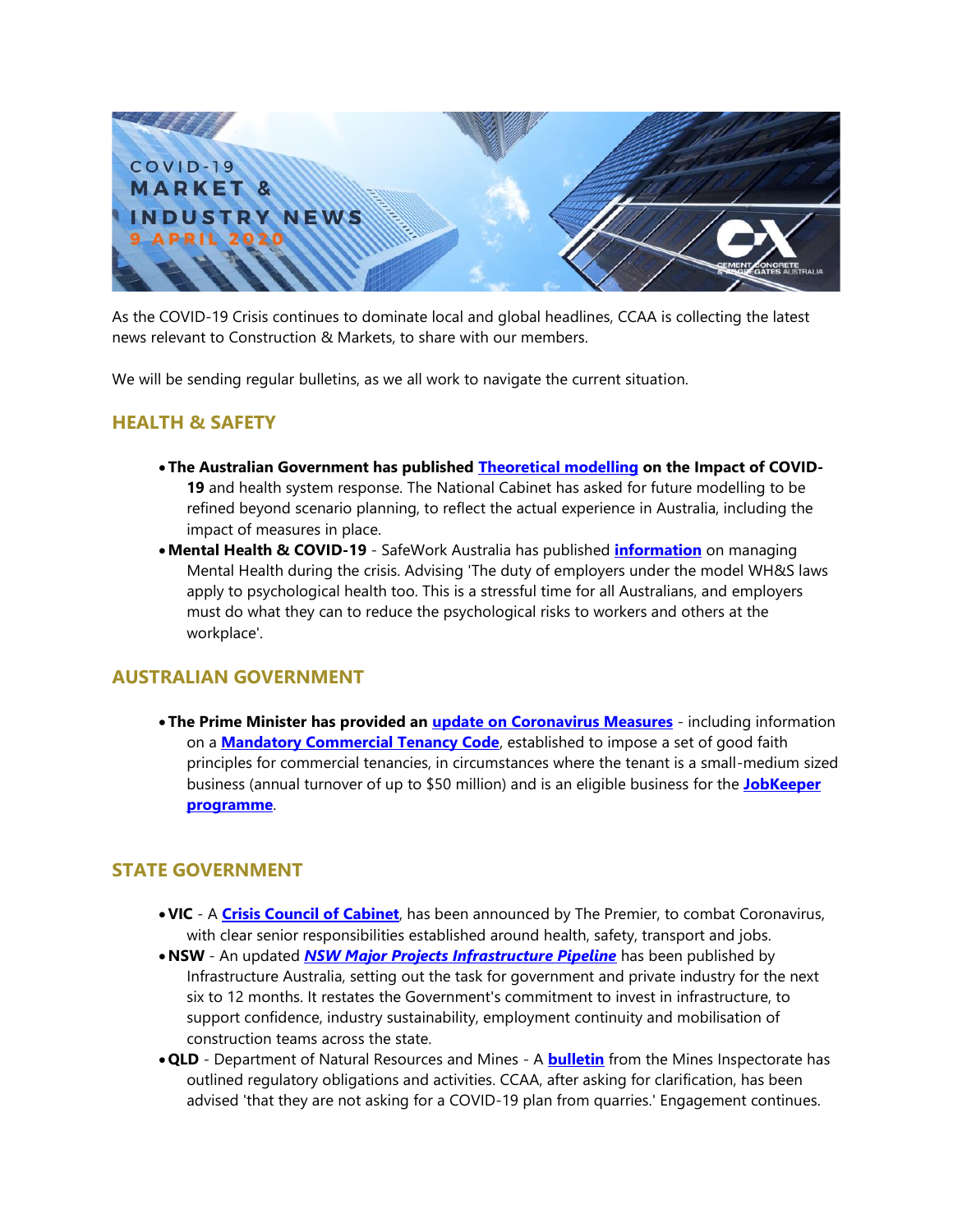- •**QLD** The Government has a number of restrictions limiting the movement of people to the state. The most up to date information is available **[here](http://ccaa.informz.net/z/cjUucD9taT0yMTM5MzE0JnA9MSZ1PTUxMzU5MzY4MiZsaT0xOTY2ODkzNQ/index.html)**.
- **SA** Businesses whose employees qualify for the historic \$1500-a-fortnight JobKeeper will be **[exempt from paying any payroll tax on the wage subsidy](http://ccaa.informz.net/z/cjUucD9taT0yMTM5MzE0JnA9MSZ1PTUxMzU5MzY4MiZsaT0xOTY2ODkzNg/index.html)**, in a Marshall Liberal Government announcement.
- •**WA** McGowan Government has placed a **[hard border closure](http://ccaa.informz.net/z/cjUucD9taT0yMTM5MzE0JnA9MSZ1PTUxMzU5MzY4MiZsaT0xOTY2ODkzNw/index.html)**, where people will no longer be able to enter Western Australia without an exemption, effective from midnight on April 5.
- •**WA** Department of Water and Environmental Regulation has **[confirmed](http://ccaa.informz.net/z/cjUucD9taT0yMTM5MzE0JnA9MSZ1PTUxMzU5MzY4MiZsaT0xOTY2ODkzOA/index.html)** it will continue to meet its responsibilities as the State's primary regulator and prioritise the health and safety of stakeholders. This includes minimising disruptions to its regulatory activities and asking for cooperation from partners.

# **CONSTRUCTION**

- •**VIC** An intention to fast-track government Infrastructure has been signalled in a **[media release](http://ccaa.informz.net/z/cjUucD9taT0yMTM5MzE0JnA9MSZ1PTUxMzU5MzY4MiZsaT0xOTY2ODkzOQ/index.html)** from the Minister for Transport Infrastructure. 'The Government has been working closely with the construction industry, unions, and our contractors to ensure the *Big Build Program* can continue safely. More than 15,000 workers are delivering critical transport infrastructure to keep Victoria moving.'
- •**VIC**  CCAA has received a **[letter from the Treasurer Tim Pallas](http://ccaa.informz.net/z/cjUucD9taT0yMTM5MzE0JnA9MSZ1PTUxMzU5MzY4MiZsaT0xOTY2ODk0MA/index.html)**, in a clear statement of the Government's commitment to the construction sector and the Big Build, conditional on operating safely to the wider industry guidelines including CCAA's *[Business Continuity](https://view.publitas.com/ccaa/ccaa_covid19_riskmanagementprotocols_newsletter_25032020/page/1)  [Guideline.](https://view.publitas.com/ccaa/ccaa_covid19_riskmanagementprotocols_newsletter_25032020/page/1)*
- •**TAS** The Government has recognised the building and construction sector as essential but has urged those in the industry to take measures to minimise the risk of COVID-19. WorkSafe Tasmania has released *[COVID-19 Guidelines](http://ccaa.informz.net/z/cjUucD9taT0yMTM5MzE0JnA9MSZ1PTUxMzU5MzY4MiZsaT0xOTY2ODk0MQ/index.html)*.
- •**NSW** The Government will cut red tape and fast-track planning processes to keep people in jobs and the construction industry moving throughout the COVID-19 crisis. In a **[media release](http://ccaa.informz.net/z/cjUucD9taT0yMTM5MzE0JnA9MSZ1PTUxMzU5MzY4MiZsaT0xOTY2ODk0Mw/index.html)**, Minister Stokes said that the construction and development sectors will be vital in keeping people in jobs and supporting the State's economic recovery. The *[Planning System](http://ccaa.informz.net/z/cjUucD9taT0yMTM5MzE0JnA9MSZ1PTUxMzU5MzY4MiZsaT0xOTY2ODk0Mw/index.html)*  **[Acceleration Program](http://ccaa.informz.net/z/cjUucD9taT0yMTM5MzE0JnA9MSZ1PTUxMzU5MzY4MiZsaT0xOTY2ODk0Mw/index.html)** will create opportunities for more than 30,000 construction jobs in the next six months.
- •**QLD** The **[#MakingItForQLD campaign](http://ccaa.informz.net/z/cjUucD9taT0yMTM5MzE0JnA9MSZ1PTUxMzU5MzY4MiZsaT0xOTY2ODk0NA/index.html)** has been launched by the Government to celebrate Queensland manufacturers mobilising and repurposing to support the state during the COVID-9 crisis. Companies are being asked to share their inspiring stories as part of the campaign.
- •**QLD** Department of Transport and Main Roads is continuing to deliver its *[QTRIP program](http://ccaa.informz.net/z/cjUucD9taT0yMTM5MzE0JnA9MSZ1PTUxMzU5MzY4MiZsaT0xOTY2ODk0NQ/index.html)* and is working with CCAAand the civil construction sector to keep packages moving as quickly as possible through the current crisis.

# **MARKET - AUSTRALIA**

- **Austrade** has launched A **[COVID-19 site](http://ccaa.informz.net/z/cjUucD9taT0yMTM5MzE0JnA9MSZ1PTUxMzU5MzY4MiZsaT0xOTY2ODk0Ng/index.html)** to provide exporters with updates on markets and logistics, and links through to the Government's extensive business support programs.
- **AFR's economist survey** for the March quarter showed economists are forecasting a median 3.9 per cent contraction in calendar 2020. View the full table of Australian economist predictions in **[The AFR](http://ccaa.informz.net/z/cjUucD9taT0yMTM5MzE0JnA9MSZ1PTUxMzU5MzY4MiZsaT0xOTY2ODk0Nw/index.html)**. (*Subscriber access*)